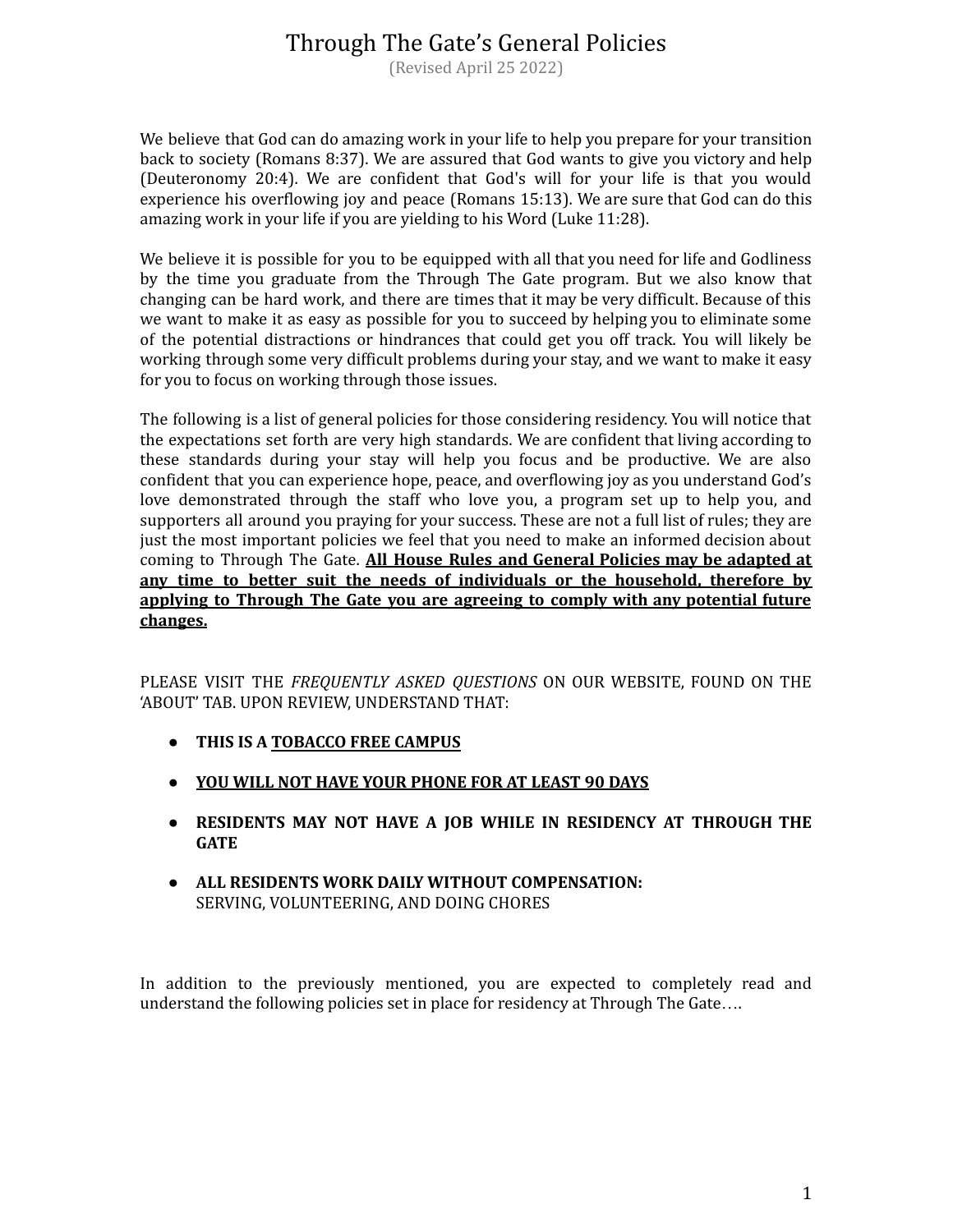| Topic:       | Explanation:                                                                                                                                                                                                                                                                                                                                                                                                                                                                                                                                                                                                                                                                                                                                                            |
|--------------|-------------------------------------------------------------------------------------------------------------------------------------------------------------------------------------------------------------------------------------------------------------------------------------------------------------------------------------------------------------------------------------------------------------------------------------------------------------------------------------------------------------------------------------------------------------------------------------------------------------------------------------------------------------------------------------------------------------------------------------------------------------------------|
| Activities   | Every resident participates in all scheduled activities. All activities are done<br>as a group supervised by staff, SLT, or volunteers.<br>Why does this matter?<br>Your time here will go by very quickly. Before you know it your time at Through The<br>Gate will be done. We want you to make the most of every single opportunity you have,<br>so we've set up a very comprehensive schedule that will give you the opportunity to<br>learn new truths, begin setting up healthy habits, and give you lots of opportunities to<br>make lasting friendships. Our daily activities will do all of this and more. We want you<br>to be able to enjoy every single one of them!                                                                                        |
| Appointments | All necessary appointments are scheduled through staff for Tuesday mornings from<br>8am-12pm. No major surgeries, cosmetic procedures, or procedures that will affect<br>your ability to participate in the program are permitted, apart from saving your<br><b>life.</b> Why does this matter? We think you're going to enjoy the activities that have been<br>organized for you, and we want to make sure you get to experience them fully. We will<br>do our best to acquire transportation from our volunteers, but if none are available you<br>may have to reschedule. Under rare exceptions, family or authority figures may be<br>approved to offer you transportation. You can request an appointment slip to fill out<br>completely and turn in for approval. |

| <b>Honoring the Rules</b> | You are required to abide by all rules and requirements and directives of Through<br>The Gate as long as they are not asking you to sin, this means you are to follow the<br>directives from your officials: staff, SLT, and volunteers. Why does this matter?<br>See "Consequences" and "Dismissal" below. It is important for you to fully understand<br>that you are in a controlled environment and to honor your officials. These officials<br>make the rules, requirements, and directives that are designed to fulfill the mission of<br>Through The Gate, and to assist you in achieving your own success in the program.                                                                                                                                                              |
|---------------------------|------------------------------------------------------------------------------------------------------------------------------------------------------------------------------------------------------------------------------------------------------------------------------------------------------------------------------------------------------------------------------------------------------------------------------------------------------------------------------------------------------------------------------------------------------------------------------------------------------------------------------------------------------------------------------------------------------------------------------------------------------------------------------------------------|
| Check-In                  | The following will be required upon check in: all belongings will be searched and<br>recorded, your person will be searched, and a drug screen will be performed. We<br>have limited space in the bedroom so you will be limited on what you can bring.<br>Why does this matter? Everyone arrives with different personal items, so we want to<br>make sure that you and we have a record of what is yours so that there is no confusion<br>upon you leaving the program. You will fill out and sign a residential inventory Log<br>upon arrival. You will be responsible for keeping your log accurate as you add items to<br>your personal belongings. The initial drug screen results do not determine your<br>enrollment; it is a baseline to monitor your improvement and physical needs. |
| Church<br>Attendance      | All residents are expected to attend all scheduled StoneWater Church services.<br>Why does this matter? A relationship with God is the only thing that is really going<br>to help you resolve the problems in your life. We believe the best place to learn<br>about God and how to grow in Him is by faithfully attending a local church that you<br>can become involved in. Church is the best place for you to be developing<br>relationships with others who love God and are committed to your success.                                                                                                                                                                                                                                                                                   |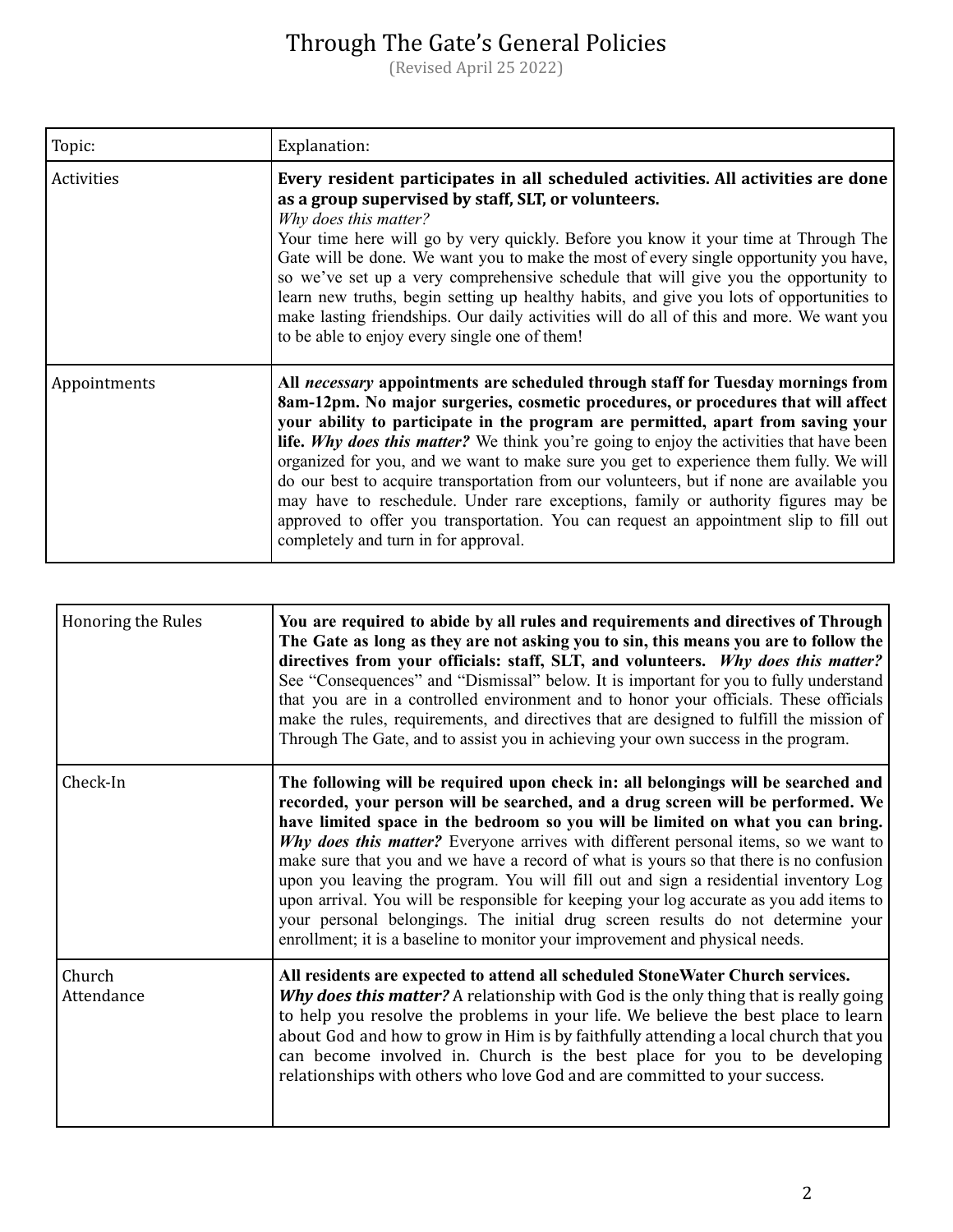| Classes                     | All residents are expected to attend daily scheduled weekday classes. All required<br>work to be completed to meet graduation requirements.<br>Why does this matter? Our classes are a great way for you to learn new things<br>about God and better ways of handling problems. We think you're going to love<br>them because we've tried to make them fun, informative, and meaningful.                                                                                                                                                                                                                                                                                                                                                                                                                                                                                  |
|-----------------------------|---------------------------------------------------------------------------------------------------------------------------------------------------------------------------------------------------------------------------------------------------------------------------------------------------------------------------------------------------------------------------------------------------------------------------------------------------------------------------------------------------------------------------------------------------------------------------------------------------------------------------------------------------------------------------------------------------------------------------------------------------------------------------------------------------------------------------------------------------------------------------|
| Counseling                  | All residents will attend counseling sessions with a Through The Gate appointed<br>counselor. Why does this matter? Biblical counseling is the core of why the Through<br>The Gate program will work for you. These weekly sessions offer individualized time<br>with one of our qualified counselors, as they help you learn how to make changes by<br>applying God's Word. Counseling times may vary due to unforeseen schedule changes.                                                                                                                                                                                                                                                                                                                                                                                                                                |
| Consequences                | Consequences will result when participants align themselves with wrong or<br>harmful attitudes or actions. These results may include but are not limited to extra<br>chores, restrictions from privileges, loss of visitations, or even dismissal from the<br><b>program.</b> Why does this matter? It's very important to have a right view of obedience<br>because following rules is something every human must respond to. We have found that<br>the ladies who are willing to work on this issue while they are at Through The Gate<br>usually leave as much greater successes than those who do not. The Bible promises that<br>if you choose to live in rebellion, you will have a hard life. We want your life to be<br>successful and enjoyable, not difficult!                                                                                                  |
| Dismissal                   | Staff will work with residents who have made wrong choices in an effort to help<br>them change, but there may be times when the offense is great enough that a<br>resident will be asked to leave the program until she is ready to be serious about<br>growing. Consequences and Dismissal will be determined by TTG Leadership.<br>Why does this matter? Everyone makes mistakes. Everyone sins and needs to<br>practice repentance and seek forgiveness. If you make an occasional mistake and<br>are truly repentant about wrong choices, we want to help you! But we do know<br>there may be times that residents decide to make rebellious choices. Unfortunately,<br>there may be times that a resident will need to be dismissed from the program for<br>certain choices like using drugs, physically hurting someone else, etc. This is not all<br>encompassing. |
| <b>Exercise and Fitness</b> | Residents must participate in scheduled walks and may exercise during their free<br>time using available equipment.<br>Why does this matter? Because we understand from the Bible that God wants us<br>to take good care of the bodies He has given.                                                                                                                                                                                                                                                                                                                                                                                                                                                                                                                                                                                                                      |
| Graduation                  | We encourage all residents to complete the program in such a way that we can<br>celebrate their graduation with them.<br>Why does this matter? Graduation from the Through the Gate program is<br>8months. We'll be working hard to make sure you're ready to begin life on your<br>own as a Godly individual.                                                                                                                                                                                                                                                                                                                                                                                                                                                                                                                                                            |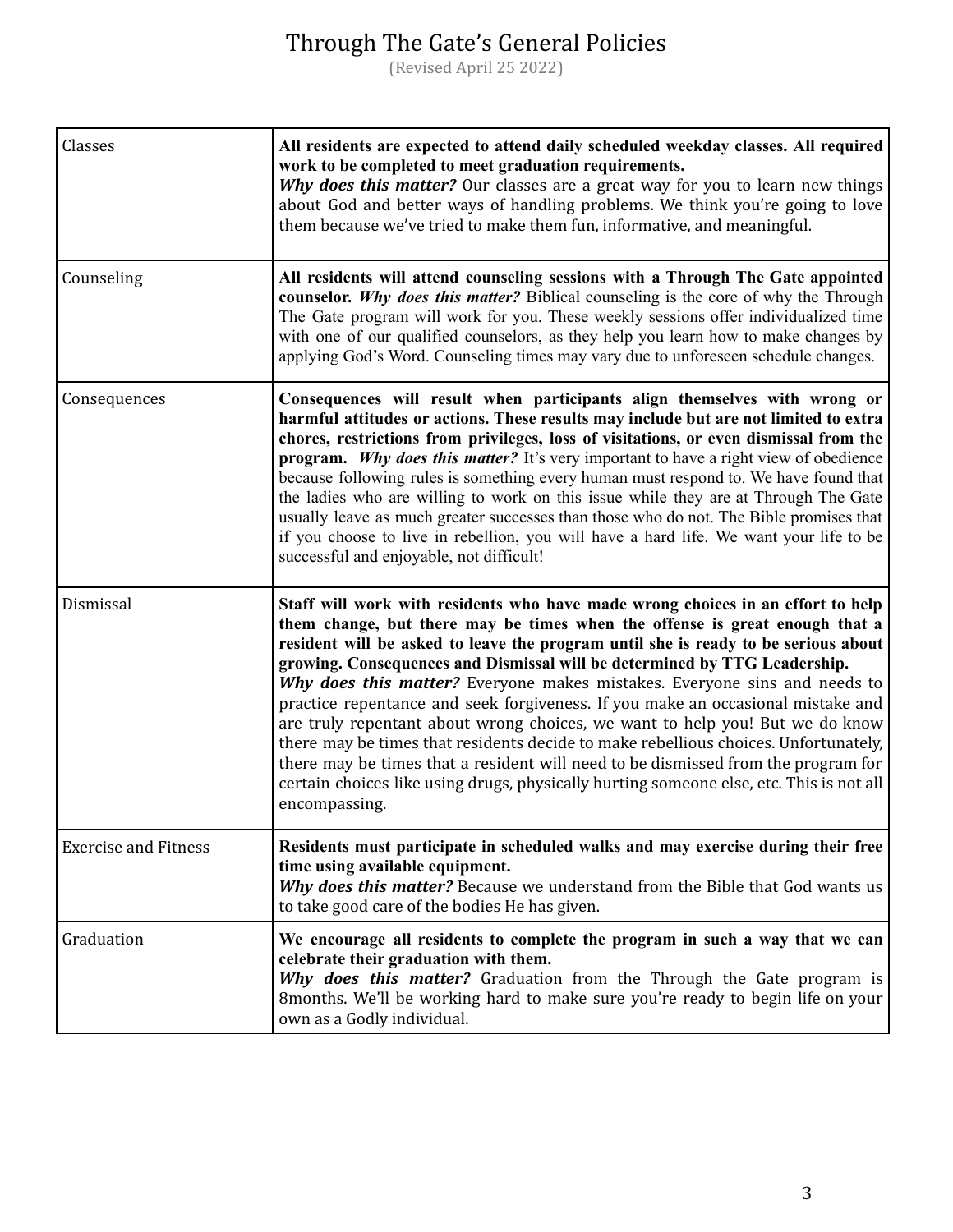| Mail                    | All incoming and outgoing mail may be opened / inspected by staff. Inappropriate<br>correspondence will be denied. This includes any inappropriate letters from<br>boyfriends, and correspondence with any inappropriate content.<br>Why does this matter? We want you to be able to focus on your relationship with<br>Jesus Christ and to work on your studies without undo distractions. Mail is a great<br>way to communicate, and we want to make sure you enjoy that opportunity as<br>much as possible to the Glory of God. All outgoing mail must be placed unsealed<br>into the mail bin. Sending mail by other means may result in consequences.<br>Excessive online shopping will be halted, and packages should be shipped using<br>UPS or FedEx to our physical mailing address. |
|-------------------------|-----------------------------------------------------------------------------------------------------------------------------------------------------------------------------------------------------------------------------------------------------------------------------------------------------------------------------------------------------------------------------------------------------------------------------------------------------------------------------------------------------------------------------------------------------------------------------------------------------------------------------------------------------------------------------------------------------------------------------------------------------------------------------------------------|
| Medications             | All medications are kept in a locked medicine cabinet and dispensed only by staff,<br>SLT, or volunteers. A medication log kept for each medicine will be signed and<br>initialed by TTG leadership. This includes over the counter medications such as<br>aspirin, ibuprofen etc. Why does this matter? We want to help everyone stay<br>healthy. We also want to make sure that there is no temptation for you to take more<br>or less medication than has been prescribed by your doctor. Caring for your body is<br>an important aspect of stewardship.                                                                                                                                                                                                                                   |
| Money                   | All money can be stored in a locked safe by staff, or the resident can choose to<br>keep their money with them, but we are not responsible for your money. If your<br>money is locked up, it will be recorded and signed by you and staff.<br>Why does this matter? We want to eliminate the temptation of theft and problems in the<br>house, as well as help you learn how to manage your money well.                                                                                                                                                                                                                                                                                                                                                                                       |
| Music/<br>Entertainment | All music/entertainment (Movies) need to be approved by TTG Staff. (Music<br>will be Christian only) Why does this matter? We want to help you to avoid any<br>form of entertainment that may cause you to stumble in your walk with Christ.<br>There may also be fellow residents that struggle with particular sins or trauma<br>that may be affected negatively by something that is allowed, thus all forms of<br>entertainment must be approved.                                                                                                                                                                                                                                                                                                                                         |
| <b>Physical Care</b>    | Residents are expected to eat properly, bathe according to the shower schedule,<br>exercise faithfully, and take care of their bodies while living at Through The Gate.<br>Why does this matter? People who take good care of their bodies are often more likely<br>to work hard on their goals while they are at Through The Gate. We want you to<br>succeed!                                                                                                                                                                                                                                                                                                                                                                                                                                |
| Searches                | Searching of your belongings or your person will be performed as deemed<br>necessary. All searches of your person will be done with female staff only.<br>Why does this matter? We have a very strict drug policy for your good and the<br>safety of others, so when deemed necessary we will do what we need to protect<br>you and the other residents.                                                                                                                                                                                                                                                                                                                                                                                                                                      |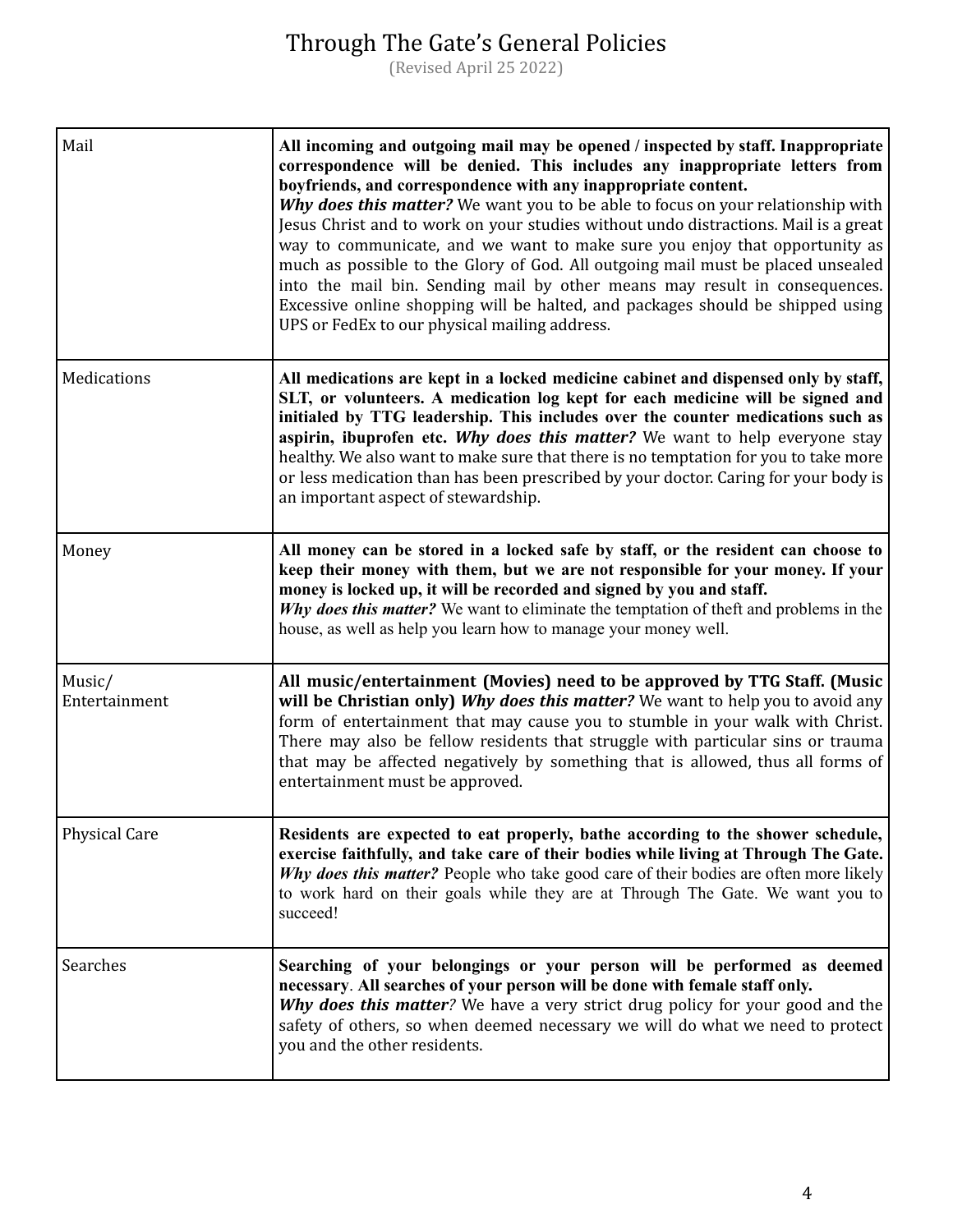| Sexual Contact           | There will be no sexual activity, sexual contact, bed sharing, or gesturing on<br>Through The Gate premises. Why does this matter? Because Through The Gate is<br>a place of business and these activities have no place on our premises. We want<br>everyone to be able to focus on their studies, feel safe, protected, and behave in a<br>way that is pleasing to God. Any violation of this policy is grounds for dismissal.                                                                            |
|--------------------------|-------------------------------------------------------------------------------------------------------------------------------------------------------------------------------------------------------------------------------------------------------------------------------------------------------------------------------------------------------------------------------------------------------------------------------------------------------------------------------------------------------------|
| Smoking/Tobacco          | Through The Gate is a tobacco, Vape free campus. Why does this matter? Because<br>we love you. Residents are welcome to bring their own nicotine gum or patches but will<br>be weaned off them accordingly.                                                                                                                                                                                                                                                                                                 |
| <b>Cell Phone Calls</b>  | Residents are not permitted to use any cell phone for their 90 day Black Out<br>phase, and after that a staff evaluation of their progress will be the determining<br>factor. Why does this matter? We want to help you focus, become invested in your<br>studies, build new relationships, and start reshaping your desires before being<br>bombarded with worldly influences of entertainment and people. It's a little time off the<br>grid to re-align your spirit!                                     |
| <b>House Phone Calls</b> | After 2 weeks, participants may be added to the House Phone schedule where they<br>may speak with family, authority figures, or otherwise approved individuals twice<br>a week for 20 minutes. We want to make sure you stay connected with your family so<br>we've set some rules that will help you to do this in a God honoring way. Phone<br>privileges may be revoked for inappropriate exchanges, including but not limited to<br>vulgar speech, dishonoring parents, slander, scheming or isolation. |
| Visitations              | The first 90 days is a Black Out phase where phone use and visitations are limited<br>to children and necessary authority figures. After 90 days, additional freedoms<br>may be given, such as weekend/visitor passes and mentorship. Approved contacts<br>are limited. Why does this matter? We want you to have the BEST chance at success,<br>and being able to focus without undue distractions is a part of that.                                                                                      |
| Weapons                  | Residents will never be permitted to possess weapons on the Through The Gate<br>property. Residents refusing to comply will be dismissed from the program.<br>Why does this matter? We want you to be safe. There will never be a reason that<br>you need to have a weapon at Through The Gate.                                                                                                                                                                                                             |
| Dress Code               | Our dress code policies are modest and generally casual. Revealing clothing<br>including short-shorts, miniskirts, halter tops, tube tops, or anything else deemed<br>inappropriate by staff will be confiscated and returned upon completion or<br>dismissal from the program. Why does this matter? One of our goals at Through The<br>Gate is to help you focus on your inward being, to find your worth in Christ and not<br>appearances, outward beauty, or attention from others.                     |